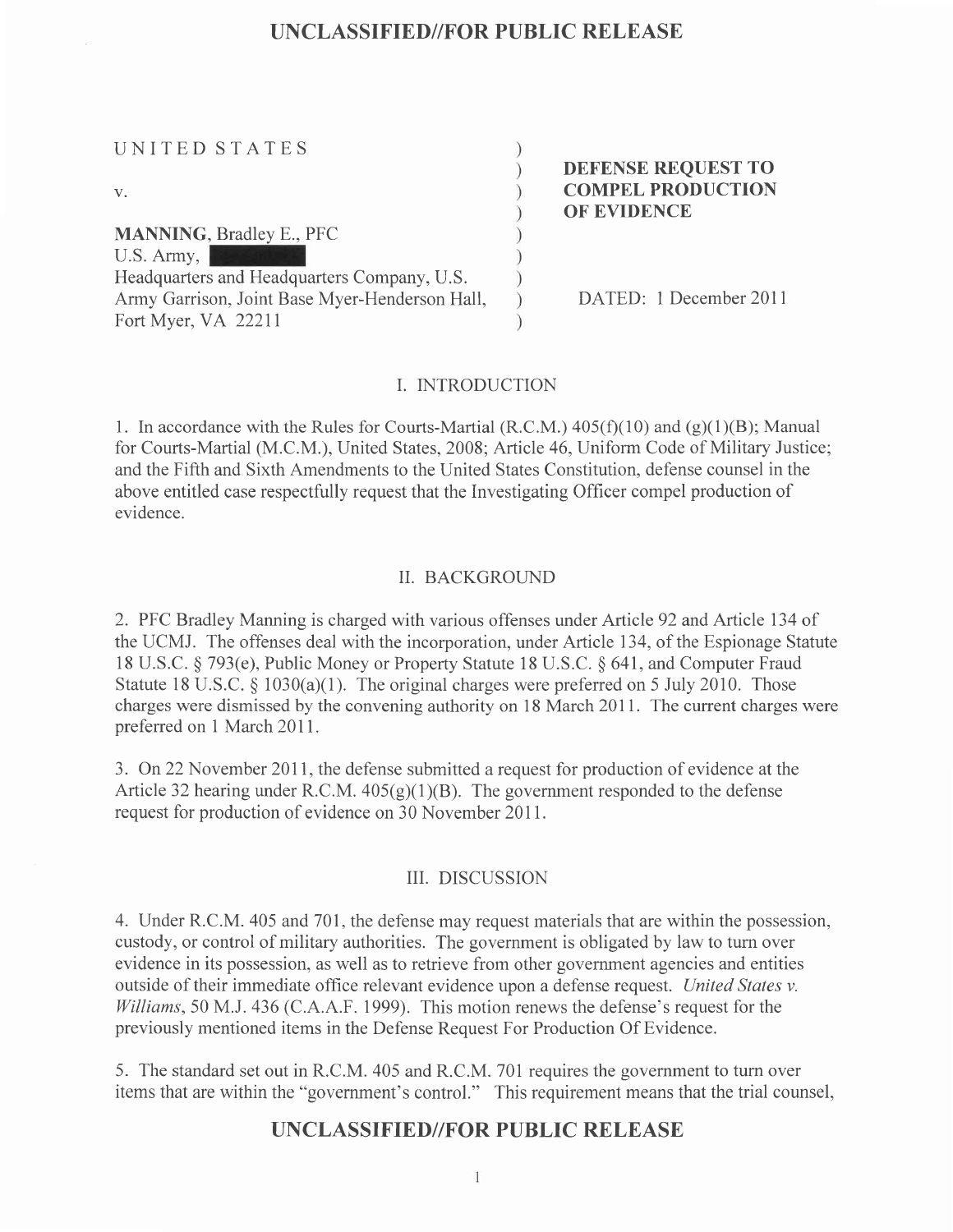upon defense request, has an affirmative obligation to seek out requested evidence that is in the possession of the government even if that evidence is not already in its immediate possession. Id. at 441. The "prosecutor will be deemed to have knowledge of and access to anything in the possession, custody, or control of any federal agency participating in the same investigation of the defendant." United States v. Bryan, 868 F.2d 1032, 1036 (9<sup>th</sup> Cir. 1989); Williams, 50 M.J. at 441. Furthermore, R.C.M.  $405(g)(1)(B)$  and  $703(a)$  establishes the standard for discovery in military courts: the prosecution and defense "shall have equal opportunity to obtain witnesses and evidence." See Article 46, UCMJ.

6. In the instant case, the defense requested the production of evidence at the Article 32 hearing. Instead of responding to the defense request as envisioned under R.C.M.  $405(g)(1)(B)$ , the government simply treated the request as another request for discovery. Consistent with its previous responses to discovery requests, the government provided one of the following responses: (a) a general denial; (b) a statement that it had already provided all information in its possession; or (c) a statement that it was either unaware of any information or did not presently have the authority to disclose the requested information.

7. To ensure that R.C.M. 405 and 703 will have meaning attrial, "[e]ach party shall have adequate opportunity to prepare its case and equal opportunity to interview witnesses and inspect evidence." R.C.M. 701(e). The accused is entitled to inspect both exculpatory and inculpatory evidence. Brady v. Maryland, 373 U.S. 83 (1963); United States v. Kern, 22 M.J. 49, 51 (C.M.A. 1986). Construing the due process clause, the Supreme Court in Brady v. Maryland established a duty to disclose evidence favorable to the defense: "the suppression by the prosecution of evidence favorable to an accused upon request violates due process where the evidence is material, either to guilt or punishment, irrespective of the good faith or bad faith of the prosecutor." Brady v. Maryland,373 U.S. 83, 87 (1963). As the numerous cases deciding Brady v. Maryland claims indicate, "favorable" is not the same as evidence that proves the defendant to be totally innocent or establishes an unshakable alibi. Anything that tends to assist the defense, cast doubt on the govemment's case, or impact on a potential punishment is "evidence favorable to an accused." See generally, Army Regulation 27-26, paragraph 3.8(d); United States v. Kinzer, 39 M.J. 559, 562 (A.C.M.R. 1994); United States v. Adens, 56 M.J. 724 (A.C.C.A.2002). The defense has requested the following information be produced at the Article 32 hearinq:

a. The video of PFC Manning being ordered to surrender his clothing at the direction of and his subsequent interrogation on 18 January 2011. Given the fact the defense filed a preservation of evidence request on 19 January  $2011$  – nearly one year ago – the government has no excuse for not providing the video . See Appendix A. The video is clearly within the possession of the government and should have already been produced. The government has responded that it "will provide all matters requested that are it is possession no later than 2 December 2011."

b. A copy of all adverse administrative or UCMJ actions, all supporting documentation and any rebuttal materials to such action based upon the 15-6 investigation conducted by . The matters requested can easily be found by going to the specifically listed servicemembers' official records. Williams, 50 M.J. at 441 (government, upon defense request,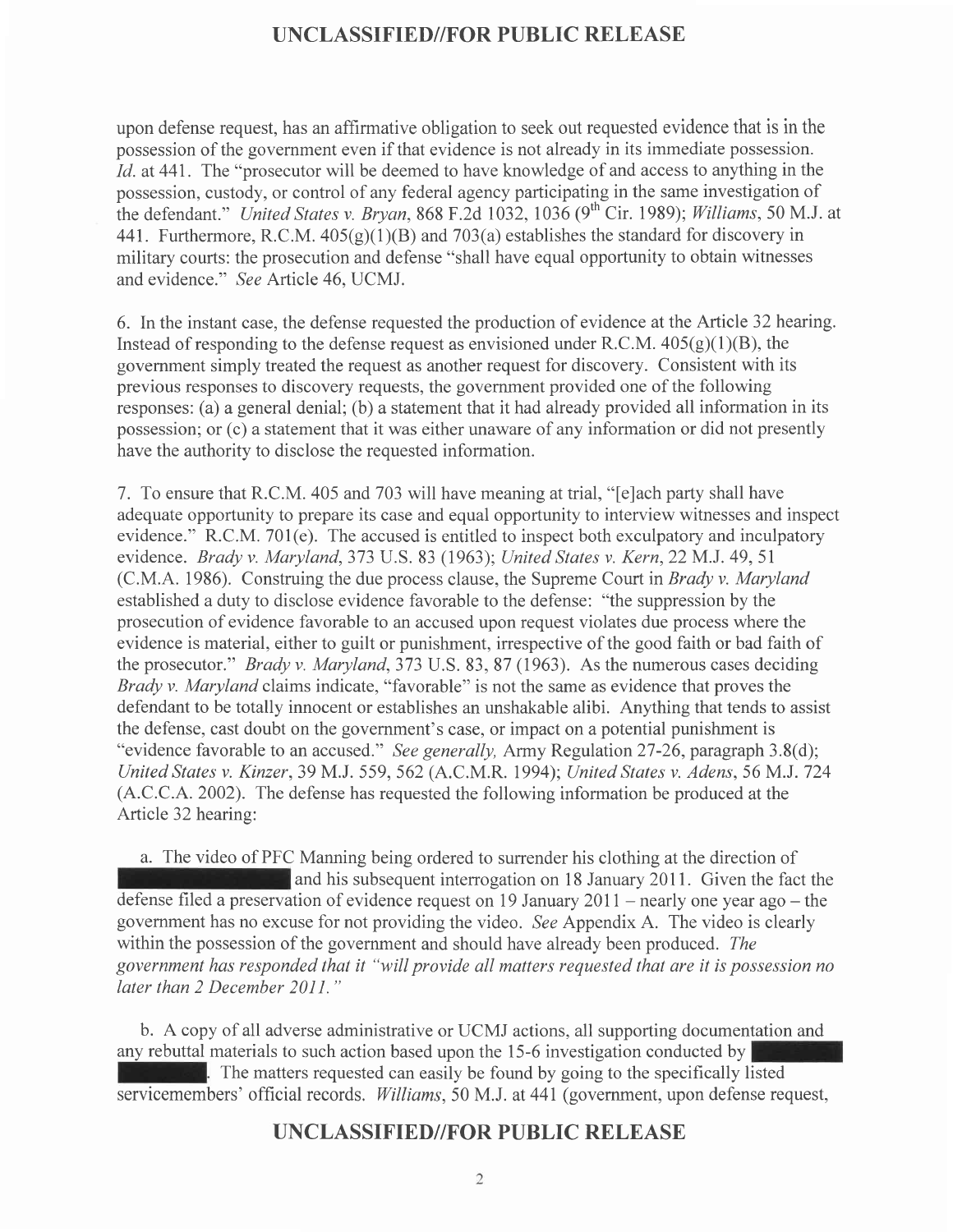has an affirmative obligation to seek out requested evidence). It is without dispute that several officers and enlisted members received adverse administrative actions as a result of their failure to take appropriate action in this case. See Appendix B. Thus far, the defense believes it has only received information on one of the fifteen individuals recommended for adverse administrative action. The government has responded that it "has provided all matters requested that are in its possession. "

c. An Encase forensic image of each computer from the Tactical Sensitive Compartmented Information Facility (T-SCIF) and the Tactical Operations Center (TOC) of Headquarters and Headquarters Company (HHC), 2nd Brigade Combat Team (BCT), 10th Mountain Division, Forward Operating Base (FOB) Hammer, Iraq. The lead investigative unit for the government requested preservation of these items on 30 September 2010. See Appendix C. Given the government's own preservation request, it should easily be able to determine the location of these items. The government responded to the defense request by stating that "it is still actively working to preserve related computer hard drives based on defense's preservation request dated 21 September 2011."

d. The defense requested any Brady or Jencks material in the government's possession. Brady v. Maryland, 373 U.S. 83 (1963) (holding that due process requires the government to turn over exculpatory evidence in its possession); Jencks v. United States,353 U.S.657 (1957) (holding that in a criminal prosecution, the government may not withhold documents relied upon by government witnesses, even where disclosure of those documents might damage national security matters). Under military law, the trial counsel has an affirmative obligation to seek out requested evidence by the defense that is in the possession of the govemment even if that evidence is not already in the immediate possession of the trial counsel. United States v. Williams, 50 M.J. 436, 441 (C.A.A.F. 1999); United States v. Brvan, 868 F.2d 1032, 1036 (9<sup>th</sup>) Cir. 1989); United States v. Brooks, 966 F.2d 1500, 1503 (1992) (the government is considered to have possession of information that is in the control of agencies that are "closely aligned with the prosecution"). The defense specifically requested the below listed information from the government that is in control of agencies that are closely aligned with this prosecution. As is apparent from the government's responses, it has either purposefully chosen to not search for the specifically requested information, or is shirking its responsibility to do so by saying it has "no knowledge":

**National Security Staff's Senior Advisor for Information Access** and Security Policy was tasked to lead a comprehensive effort to review the alleged leaks in this case. See Appendix D. The government responded to the defense request by stating that it "has no knowledge of any Brady or Jencks material ... [and] will make a determination whether to provide the information if and when it becomes aware of such records. "  $i)$ 

ii) A copy of any e-mail, report, assessment, directive, or discussion by to the Department of Defense concerning this case in order to determine the presence of unlawful command influence. See R.C.M. 405(e). Additionally, defense requests any e-mail, report, assessment, directive, or discussion by to the Department of State or Department of Justice concerning this case. The government responded to the defense request by stating that it "has no knowledge of any Brady or Jencks material ... [and] will make a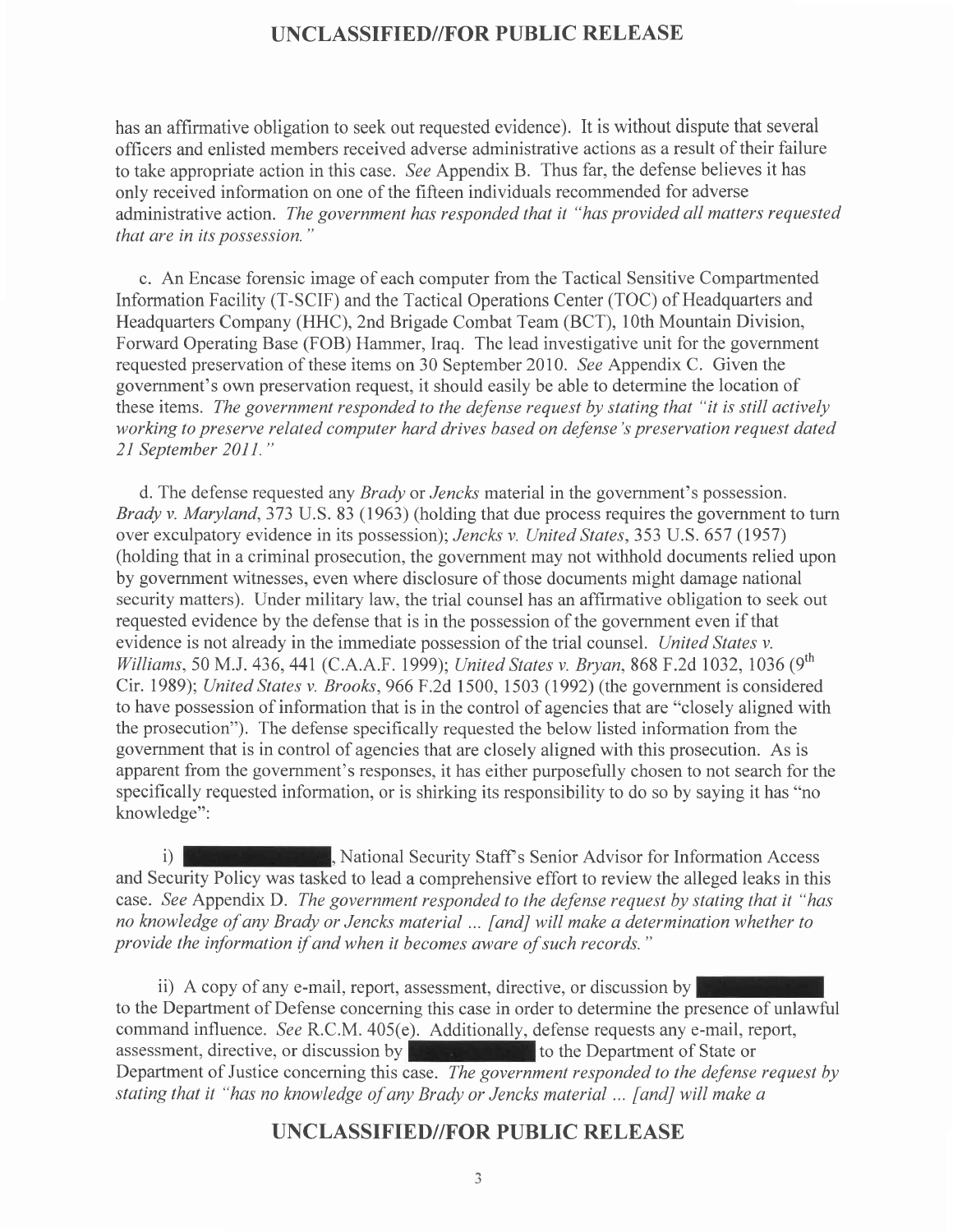determination whether to provide the information if and when it becomes aware of such records. "

iii) The damage assessment conducted by the Information Review Task Force and by  $\blacksquare$ . See Appendix E and F. The government responded that it "has no knowledge of any Brady or Jencks material ... [andJ does not presently have the authority to disclose damage assessments, if any, cited by the defense and will make a determination whether to provide the information if and when it becomes available. "

iv) The collateral investigations by the Department of State, the Federal Bureau of Investigation, the Defense Intelligence Agency, the Office of the National Counterintelligence Executive and **EXECUTE:** The defense is entitled to receive any forensic results and investigative reports by any of the cooperating agencies in this investigation. United States v. Williams, 50 M.J. 436, 441 (C.A.A.F. 1999); United States v. Bryan, 868 F.2d 1032, 1036 (9<sup>th</sup> Cir. 1989); *United States v. Brooks*, 966 F.2d 1500, 1503 (1992); Article 46, Uniform Code of Military Justice (UCMJ). The government responded that it "has no knowledge of any Brady or Jencks material ... [and] has provided all forensic results and investigative reports requested that are in its possession and that the United States has authority to disclose. "

v) The Department of Justice investigation into the alleged leaks by WikiLeaks as referenced by  $\mathbf{t}$ , to include any grand jury testimony and any information relating to any 18 U.S.C. \$ 2703(d) order or any search warrant by the government of Twitter, Facebook, Google or any other social media site. Brady v. Maryland, 373 U.S. 83 (1963); Jencks v. United States, 353 U.S. 657 (1957). The government responded that it "presently has no knowledge of any Brady or Jencks material ... andwill furnish said records to the defense should it become aware of such records. "

vi) The Department of State damage assessment review conducted by its task force of over 120 individuals. This task force reviewed each released diplomatic cable. See Appendix G. The government responded that it "has no knowledge of any Brady or Jencks material .. [andJ does not presently have the authority to disclose damage assessments, if any, cited by the defense and will make a determination whether to provide the information if and when it becomes available. "

e. The Damage Assessment of Compromised Information that is required to be submitted to the Special Security Officer (SSO) under DoD 5105.21-M-1 once an SCI Security Official determines that a security violation has occurred. The defense also requested a copy of the final security violation investigation report submitted to the SSO DoD/ Defense Intelligence Agency under DoD 5105.21-M-1. The government had not previously responded to the defense discovery requests for this information. The government's response confirms that the alleged disclosures in this case did not involve any sensitive compartmented information. While this fact alone is not dispositive of whether the alleged disclosures caused harm, it is an additional factor supporting the defense request for production of the above damage assessments. *In response to* the defense request for production of evidence, the government responded that it "there is currently no evidence supporting a compromise of sensitive compartmented information (SCI)."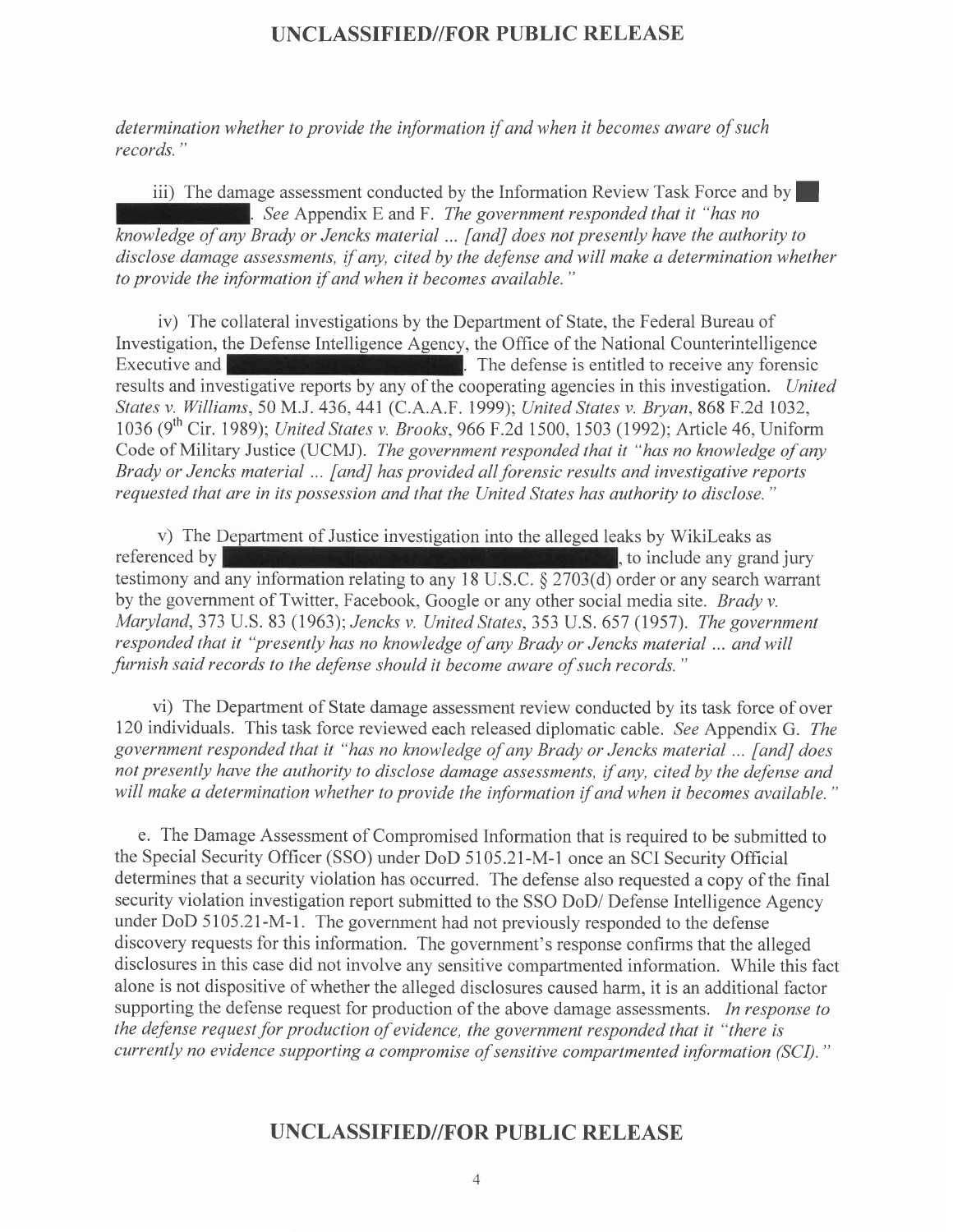8. Under R.C.M.  $405(g)(1)(B)$ , upon receiving a defense request for production of evidence, the investigating officer should make an initial determination whether the information requested is "reasonably available." R.C.M.  $405(g)(2)(C)$ . "Evidence is reasonably available if its significance outweighs the difficulty, expense, delay, and effect on operations of obtaining the evidence." R.C.M.  $405(g)(1)(B)$ . Military courts recognize "a much more direct and generally broader means of discovery by an accused than is normally available to him in civilian courts." United States v. Reece,25 M.J.93,94 (C.M.A. 1987). Regarding discovery, "military law has been preeminent, jealously guaranteeing to the accused the right to be effectively represented by counsel through affording every opportunity to prepare his case by openly disclosing the Government's evidence." United States v. Enloe, 35 C.M.R. 228, 230 (C.M.A. 1965). The only restrictions placed upon liberal defense discovery are that the information requested must be relevant and necessary to the subject of the inquiry, and the request must be reasonable. Reece, 25 M.J. at95. "[D]etermination of the relevance and necessity of defense requested evidence should be made by the court, not ex parte by the prosecutor." *Id.* at 94 n. 4. According to the Court of Military Appeals, the Military Rules of Evidence establish "a low threshold of relevance." Id. at 95. Relevant evidence is "any 'evidence having any tendency to make the existence of any fact that is of consequence to the determination of the action more probable or less probable than it would be without the evidence." *Id.* at 95, quoting Military Rule of Evidence (M.R.E.) 401. In addition, the Court of Military Appeals stated in United States v. Hart, 29 M.J. 407, 410 (C.M.A. 1990):

In his opinion at the court below, Judge Gilley adopted the premise that, under Article 46, discovery available to the accused in courts-martial is broader than the discovery rights granted to most civilian defendants. From this, he correctly reasoned that, where prosecutorial misconduct is present or where the Government fails to disclose information pursuant to a specific request, the evidence will be considered "material unless failure to disclose" can be demonstrated to "be harmless bevond a reasonable doubt."

9. In accordance with these rules and law, the defense has requested the opportunity to inspect or receive copies of the items listed above in multiple defense discovery requests and has also requested that this information be produced at the Article 32 hearing. Thus far, the government has consistently failed to adequately respond.

10. The government's latest response is yet another example of its failure to exercise due diligence in obtaining requested information. The government has failed to provide a detailed account of its efforts to comply with its discovery obligations. Additionally, the government's response that it "does not presently have the authority to disclose damage assessments, if any, cited by the defense and will make a determination whether to provide the information if and when it becomes available" is either intentionally obstructionist or yet another example of its failure to exercise due diligence.

<sup>1</sup>1 . Under the rules, the government is not allowed to remain ignorant of the presence of evidence favorable to the accused that is reasonably within its possession. United States v. Williams, 50 M.J. 436 (C.A.A.F. 1999); United States v. Bryan, 868 F.2d 1032, 1036 (9<sup>th</sup> Cir.